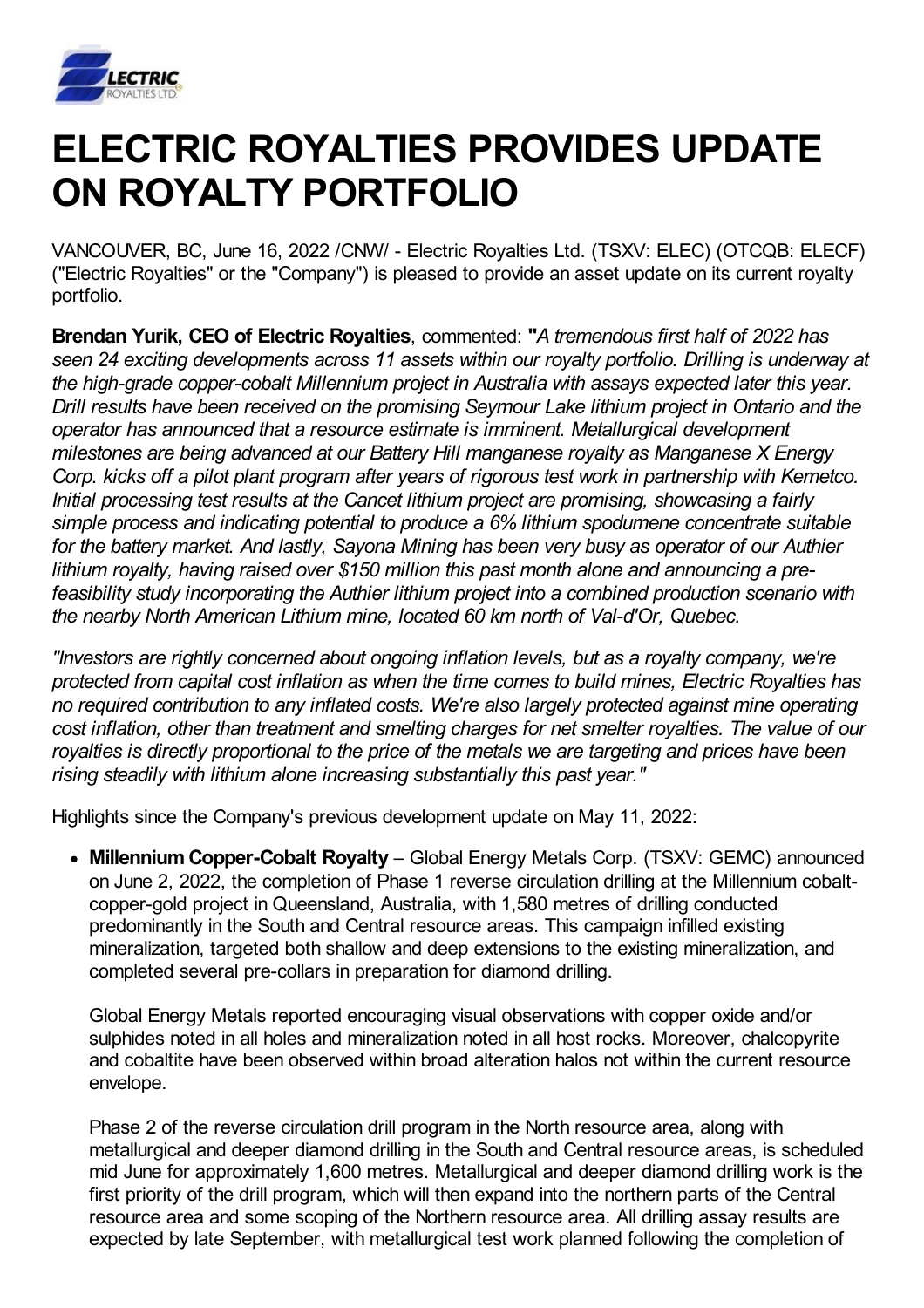Phase 2 drilling.

**Seymour Lake Lithium Royalty** – Green Technology Metals Limited (ASX: GT1) announced on May 19, 2022 the assay results for the remaining seven holes from its Phase 1 step-out drilling at the Seymour Lake Project's North Aubry deposit in Ontario, Canada. The Phase 1 drilling program was designed to evaluate potential along-strike and down-dip extensions of the North Aubry deposit that were open and untested. The program consisted of 16 holes drilled over 5,826 metres.

Results to date from Phase 1 drilling at North Aubry suggest continuous mineralization to depth and both the northern and down-dip extents of the pegmatite are open to further expansion. As a result of the Phase 1 drilling success at North Aubry, Green Technology Metals has commenced further step-out drilling to test the on-strike and down-dip potential of the pegmatites. Logging from these holes demonstrates host pegmatites occur a substantial distance down-dip from the nearest previous pegmatite intercept.

All announced results from the Phase 1 program are planned to be incorporated in an updated Mineral Resource estimate for Seymour Lake, which remains on track for completion during Q2 2022. Observations from the current, ongoing drill program indicate substantial potential upside to the Seymour Lake Mineral Resource estimate.

Phase 2 (Central Aubry zone) and Phase 3 (Pye prospect) diamond drilling at Seymour Lake are underway. There is currently no Mineral Resource estimate at either the Central Aubry zone or Pye prospect, with the existing Seymour Lake Mineral Resource estimate comprised solely of the North and South Aubry deposits. At Central Aubry, seven holes have been completed to date for approximately 1,292 metres. At the Pye prospect (located approximately 1 km east of the Aubry complex), six holes have been completed to date for approximately 1,383 metres. Results from the first five holes at Central Aubry and Pye did not include significant lithium intercepts. Initial drilling at Pye identified lithium-cesium-tantalum type pegmatites with geological continuity of over 250 metres and remains a target for further exploration. Drilling will continue at Pye and Central Aubry once the ground conditions improve sufficiently to allow rig movements.

- **Battery Hill Manganese Royalty** Manganese X Energy Corp. (TSXV: MN) announced on May 17, 2022, that it has initiated a number of ongoing discussions with potential strategic partners seeking high-purity manganese products. Furthermore, the company announced that it has started the development of the pilot plant program for the Battery Hill manganese project in New Brunswick, Canada. Manganese X intends to engage an engineering firm to design the work for its field pilot plant, which will utilize its innovative solution to produce high-purity manganese sulphate without the use of selenium. The goal of the field pilot plant is to demonstrate Manganese X's proprietary process under near commercial-scale operating conditions incorporating a modular design.
- **Cancet Lithium Royalty** Winsome Resources Limited (ASX: WR1) announced on June 1, 2022, that it has received metallurgical results from test work on two lithium-bearing composite samples from the Cancet lithium project in Quebec, Canada. Samples were sourced from split drill core from the Phase 1 drilling campaign which was previously completed at Cancet. The recoveries point to the potential for the mineralized material from Cancet to be beneficiated to a 6% lithium oxide concentrate using just dense media separation. Winsome expects these high recoveries to result in a lower environmental impact for the project due to less comminution (crushing), and a reduction in power and chemical requirements. This may result in lower capital costs and potentially quicker approvals for the project.
- **Authier Lithium Royalty** Sayona Mining Limited (ASX: SYA) announced a pre feasibility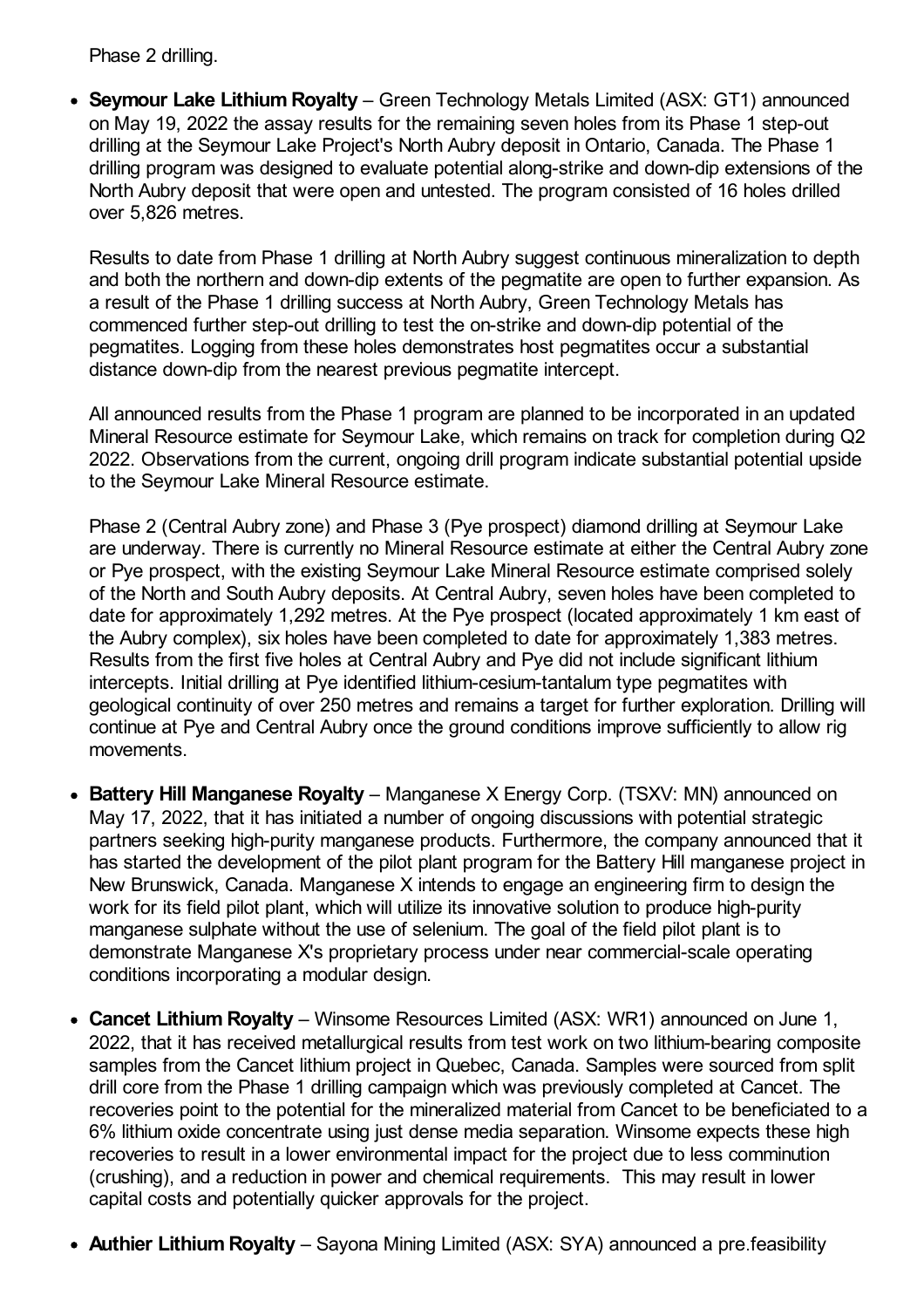study (PFS) for its flagship North American Lithium (NAL) Project in Québec, Canada on May 23, 2022. The PFS integrates the Authier Lithium Project with the NAL operation into Sayona's Abitibi Lithium Hub. Long-lead equipment has been pre-ordered in anticipation of the restoration of operations at NAL and in an effort to launch production ahead of other North American lithium projects. Sayona Mining plans to release an updated feasibility study for the Authier Project in Q2 2022. Electric Royalties holds a 0.5% gross revenue royalty on the Authier Project.

David Gaunt, P.Geo., a qualified person who is not independent of Electric Royalties, has reviewed and approved the technical information in this release.

## **About Electric Royalties Ltd.**

Electric Royalties is a royalty company established to take advantage of the demand for a wide range of commodities (lithium, vanadium, manganese, tin, graphite, cobalt, nickel, zinc and copper) that will benefit from the drive toward electrification of a variety of consumer products: cars, rechargeable batteries, large scale energy storage, renewable energy generation and other applications.

Electric vehicle sales, battery production capacity and renewable energy generation are slated to increase significantly over the next several years and with it, the demand for these targeted commodities. This creates a unique opportunity to invest in and acquire royalties over the mines and projects that will supply the materials needed to fuel the electric revolution.

Electric Royalties has a growing portfolio of 19 royalties, including one royalty that currently generates revenue. The Company is focused predominantly on acquiring royalties on advanced stage and operating projects to build a diversified portfolio located in jurisdictions with low geopolitical risk, which offers investors exposure to the clean energy transition via the underlying commodities required to rebuild the global infrastructure over the next several decades towards a decarbonized global economy.

Neither the TSX Venture Exchange nor its Regulation Services Provider (as that term is defined in the policies of the TSX Venture Exchange), nor any other regulatory body or securities exchange platform, accepts responsibility for the adequacy or accuracy of this release.

## **Cautionary Statements Regarding Forward-Looking Information and Other Company Information**

*This news release includes forward-looking information and forward-looking statements (collectively, "forward-looking information") with respect to the Company within the meaning of Canadian securities laws. This news release includes information regarding other companies and projects owned by such other companies in which the Company holds a royalty interest, based on previously disclosed public information disclosed by those companies and the Company is not responsible for the accuracy of that information, and that all information provided herein is subject to this Cautionary Statement Regarding Forward-Looking Information and Other Company Information. Forward looking information is typically identified by words such as: believe, expect, anticipate, intend, estimate, postulate and similar expressions, or are those, which, by their nature, refer to future events. This information represents predictions and actual events or results may differ materially. Forward-looking information may relate to the Company's future outlook and anticipated events and may include statements regarding the financial results, future financial position, expected growth of cash flows, business strategy, budgets, projected costs, projected capital expenditures, taxes, plans, objectives, industry trends and growth opportunities of the Company and the projects in which it holds royalty interests.*

*While management considers these assumptions to be reasonable, based on information available, they may prove to be incorrect. Forward-looking statements involve known and unknown*